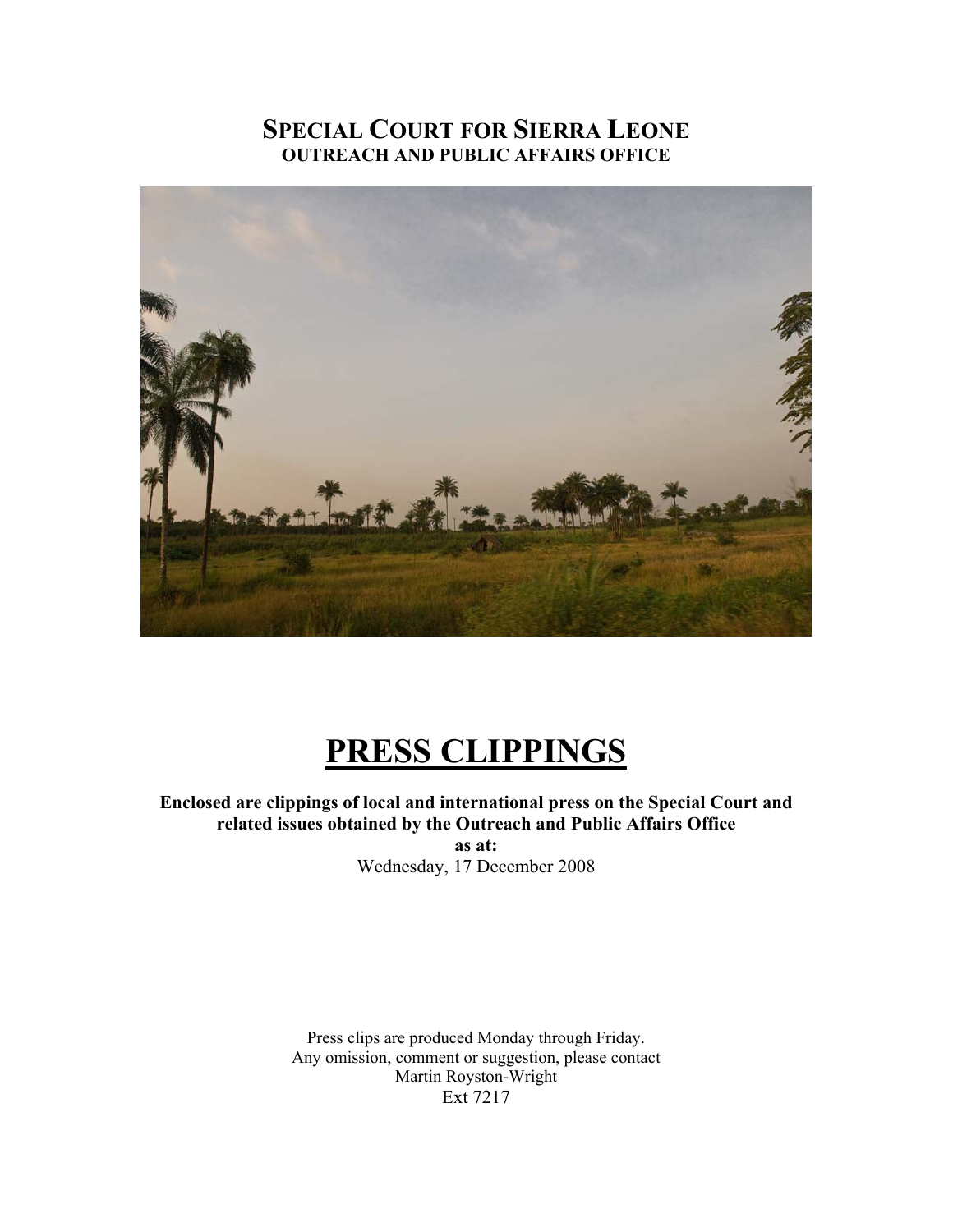| <b>International News</b>                                        |           |
|------------------------------------------------------------------|-----------|
| Ex-Liberian President Sends Rallying Message to Supporters / AFP | Page 3    |
| UNMIL Public Information Office Complete Media Summaries / UNMIL | Pages 4-6 |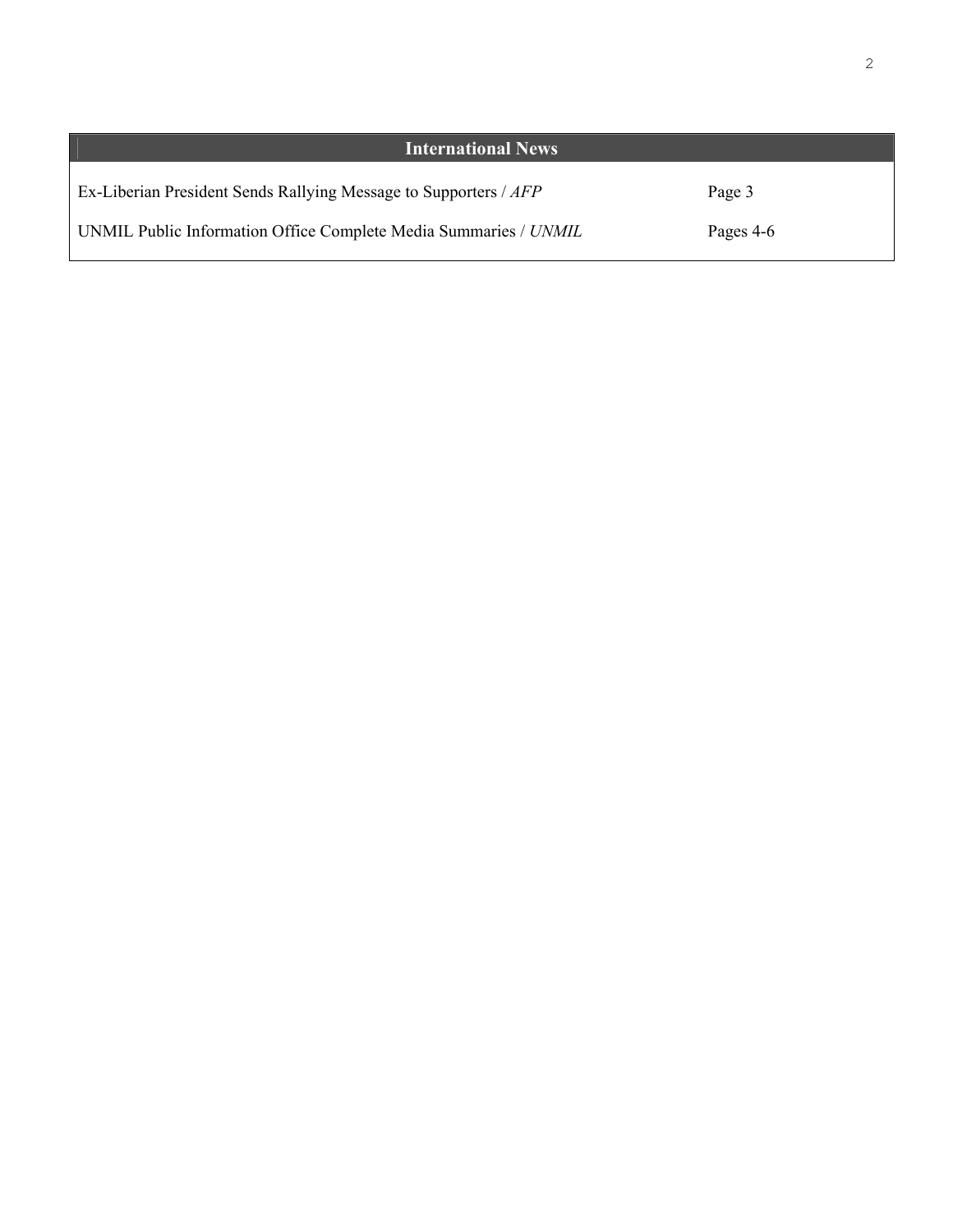### Agence Frances Presses

Tuesday, 16 December 2008

### **Ex-Liberian president sends rallying message to supporters**

MONROVIA (AFP) — Former Liberian president Charles Taylor, who is on trial for war crimes before a UN-backed court in The Hague, has called on his supporters to carry on his work without him, his party said Tuesday.

"If these ordeals should prove to be the last chapters of my journey with you, I ask you to look ahead and keep moving on," he told supporters meeting in Monrovia by telephone.

"The road will seem long but keep moving on. The tide will rise but keep moving on. Never lose hope, keep moving on," the party's former leader said, according to a statement issued by his National Patriotic Party (NPP).

Taylor added that he longed for the "warm embrace" of his homeland and to be reunited with his family and friends, but would accept it with "humility" if it was not to be.

Taylor, 60, the first ex-African head of state to appear before an international tribunal, faces 11 charges of war crimes and crimes against humanity before the Special Court for Sierra Leone.

The former president, whose trial began this year, is accused of controlling rebel forces in neighbouring Sierra Leone who went on a blood diamond-fuelled rampage of killing, mutilation and rape during a 1991-2001 civil war.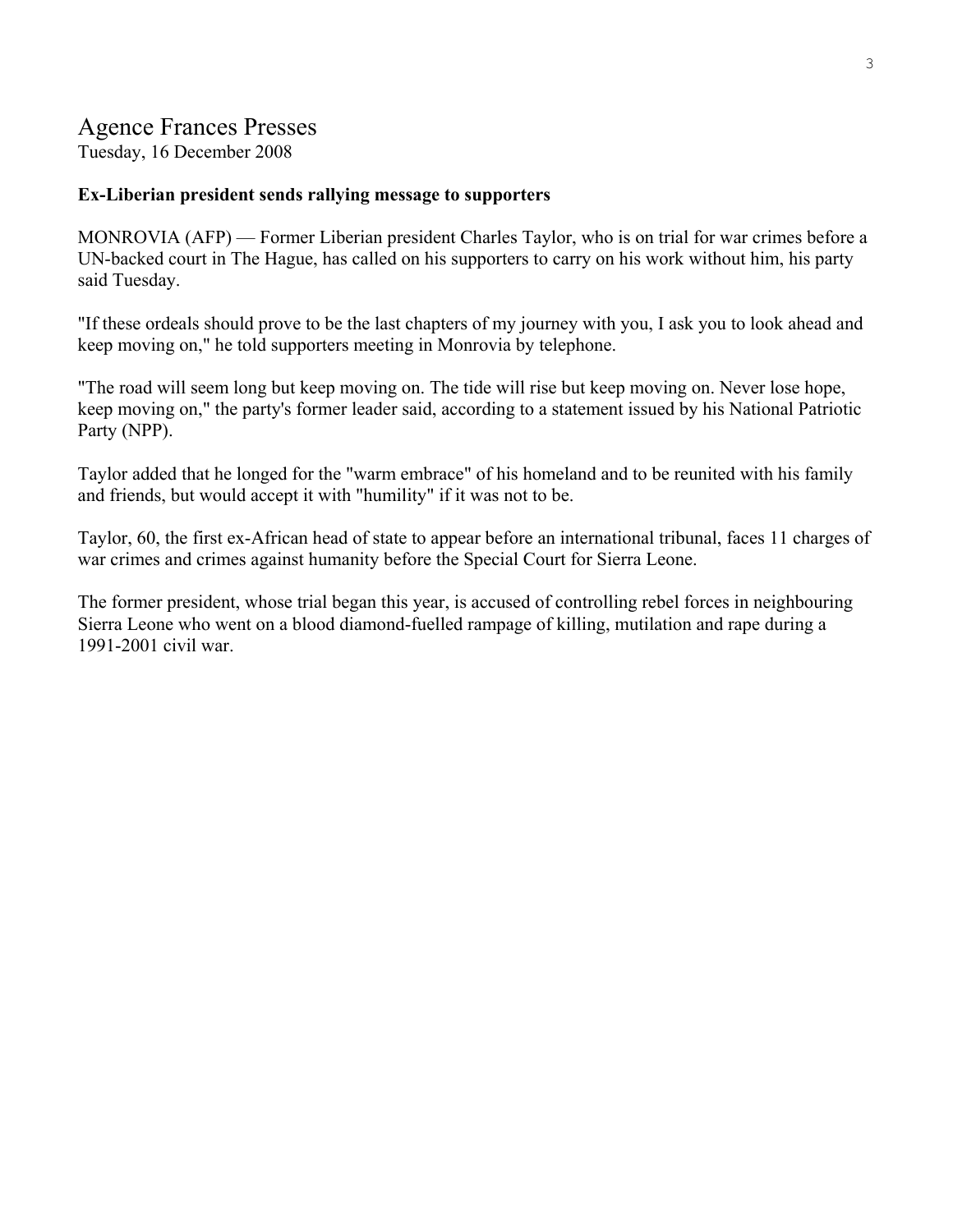

United Nations Mission in Liberia (UNMIL)

### **UNMIL Public Information Office Complete Media Summaries 16 December 2008**

*[The media summaries and press clips do not necessarily represent the views of UNMIL.]*

### **Newspaper Summary**

**Court Dismisses JPC's Lawsuit Regarding Liberians Deported from U.S.**

- (New Democrat, The Inquirer)
	- The 7th Judicial Circuit Court in Zwedru, Grand Gedeh County has dismissed a writ of Habeas Corpus filed against the Liberian Government by the Catholic Justice & Peace Commission (JPC) on behalf of 22 Liberian deportees.
	- The JPC recently filed parallel petitions before the 7th Judicial Circuit Court in Zwedru, Grand Gedeh County and Criminal Court 'A' in Monrovia demanding government to produce in court the living bodies of the 22 Liberians who upon their deportation for the U.S. were taken to the Zwedru Correction Palace.
	- Correspondents said the court argued that the law suit was filled with two courts simultaneously in violation of the law. The court justified that the deportees committed crimes in the United States that prompted their deportation and therefore needed rehabilitation.

### **Criminal Hacked to Death in Gbarnga**

(The News)

• An angry mob in Gbarnga City, Bong County over the weekend flogged a "notorious" criminal to death. The body of the alleged criminal only identified as 'Pekin J' was later dumped in a nearby community. Correspondents say the body was found lying in a pool of blood with wounds over most parts of the body. Some residents said the deceased was in the constant habit of terrorizing them, especially at night.

### **Women Caucus Announces "Fairness Bill"…Seeks More Female Participation**

(New Vision, The Inquirer, Daily Observer)

- A bill seeking to consolidate women empowerment in political establishments and governance of the country has been announced. The new bill also seeks and guarantees increased participation and representation of women in Liberian political process.
- Addressing a news conference on Monday, the head of the Women Legislative Caucus, Representative Alomiza Ennos-Barr said the bill intends to amend the election law of Liberia to include Chapter 11 which provides for a minimum of 30% women representation on the candidate list of political parties submitted to the National Elections Commission (NEC). Representative Barr said the "Fairness Bill" also calls for not less than 30% women representation on the decision making structure of political parties.

### **GEMAP Trains Internal Auditors**

(The News, Daily Observer)

• The Governance and Economic Management Assistance Programme in Liberia (GEMAP) with assistance from the United States Agency for International Development (USAID) on Monday completed a 12-month training programme for internal auditors of four public institutions. The 16 participants represented the Liberia Petroleum Refining Company (LPRC), the Roberts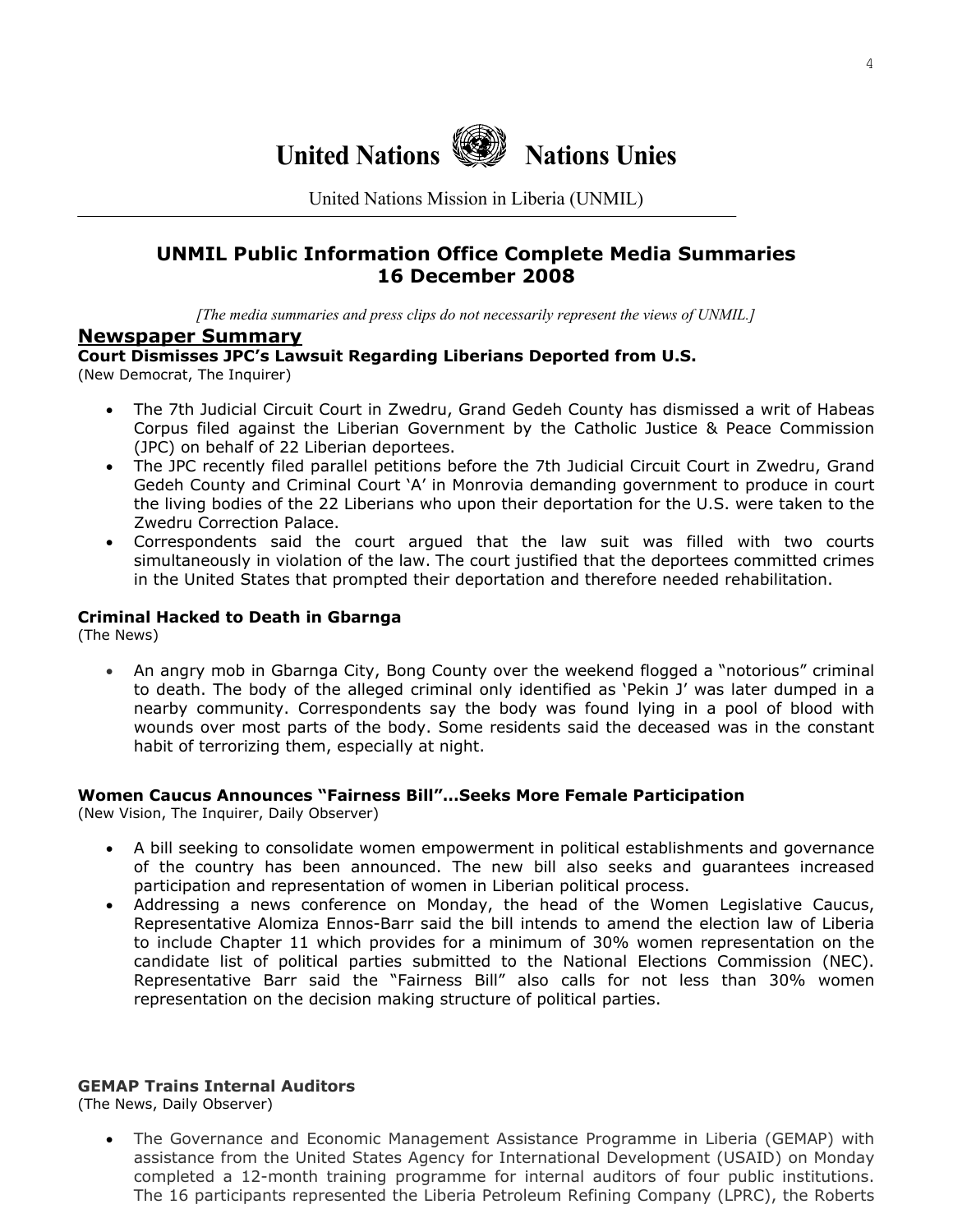International Airport (RIA), National Port Authority (NPA) and the Forestry Development Authority (FDA). According to James Dye, an international audit expert with International Business Initiative, trainees were taught among other things, the role of internal auditors.

# **Radio Summary**

### **Local Media – Radio Veritas** *(News monitored today at 9:45 am)*

### **Two Presidential Guards Dismissed for "Robbery"**

- Two officers of the presidential Special Security Service (SSS) have been dismissed for burglary and turned over to the police for further investigation.
- SSS Director, Victor Helb confirmed reports that agents Jacob Jumah and James Mobula served as accomplices in the burglary on Sunday night.
- The two men used SSS vehicles to accompany an unidentified vehicle that burglarized the Agriculture Bureau of Fisheries on the Bushrod Island.
- Director Helb said preliminary investigation established enough reason to turn the men over for prosecution.

(*Also reported on Star Radio, Sky F.M., Truth F.M. and ELBC*)

### **Liberia Qualifies for MCC's Threshold Programme**

- Liberia has qualified for the threshold programme of the Millennium Challenge Corporation (MCC) of the United States.
- Under the programme, Liberia will receive additional resources to be used in areas of needs like improving transparency in fighting corruption.
- In an interview, Planning Minister Amara Konneh said the Government of Liberia will target the Threshold programme toward improving transparency, fighting corruption and strengthening the country's justice system.

(*Also reported on Star Radio, Sky F.M., Truth F.M. and ELBC*)

### **Former Transitional Officials Plead Not Guilty to Corruption Charges**

- Former Transitional Chairman Gyude Bryant and four others yesterday pleaded not guilty to the charges of economic sabotage, theft of property and criminal conspiracy.
- The others include former Speaker Edwin Snowe, Senator Richard Devine, Mr. Siaka Sheriff and Andy Quamie who served as Managing Director and deputies at the Liberia Petroleum Refinery Company (LPRC) during tenure of the transitional government.
- The men are accused of stealing over US\$1 million from the coffers of the Liberia Petroleum Refining Company (LPRC) during the transitional period.

### **Health Ministry Launches 2nd Malaria Indicator Survey**

- The Ministry of Health and Social Welfare and its partners today launched the second malaria indicator survey.
- The 2008 survey will measure the prevalence of malaria and its associated syndrome anaemia among children in the country.
- The Health Ministry said the data collected from the survey will be used as a baseline for the President's malaria initiative recently commenced in Liberia with funding from USAID.

### **Star Radio***(News culled from website today at 8:30 am)*

### **LEITI Boss calls for Prosecution of Corrupt Public Officials**

- Speaking at a joint anti-corruption symposium, the Executive Director of Liberia Extractive Industry Transparency Initiative (LEITI) has called for what he termed as the pre-conviction of government officials linked to the General Auditing Commission reports.
- Counsellor Negbale Warner said the GAC reports are sufficient to prosecute those allegedly linked to corruption.
- Counsellor Warner said though government is taking steps to fight corruption there is not much political will to deal with the concern.
- For his part, the Forensic Audit Manager at the GAC, Francois Junius called for harsher punishment for corrupt officials saying it would be difficult to succeed in the fight against corruption when people take away public money with impunity.